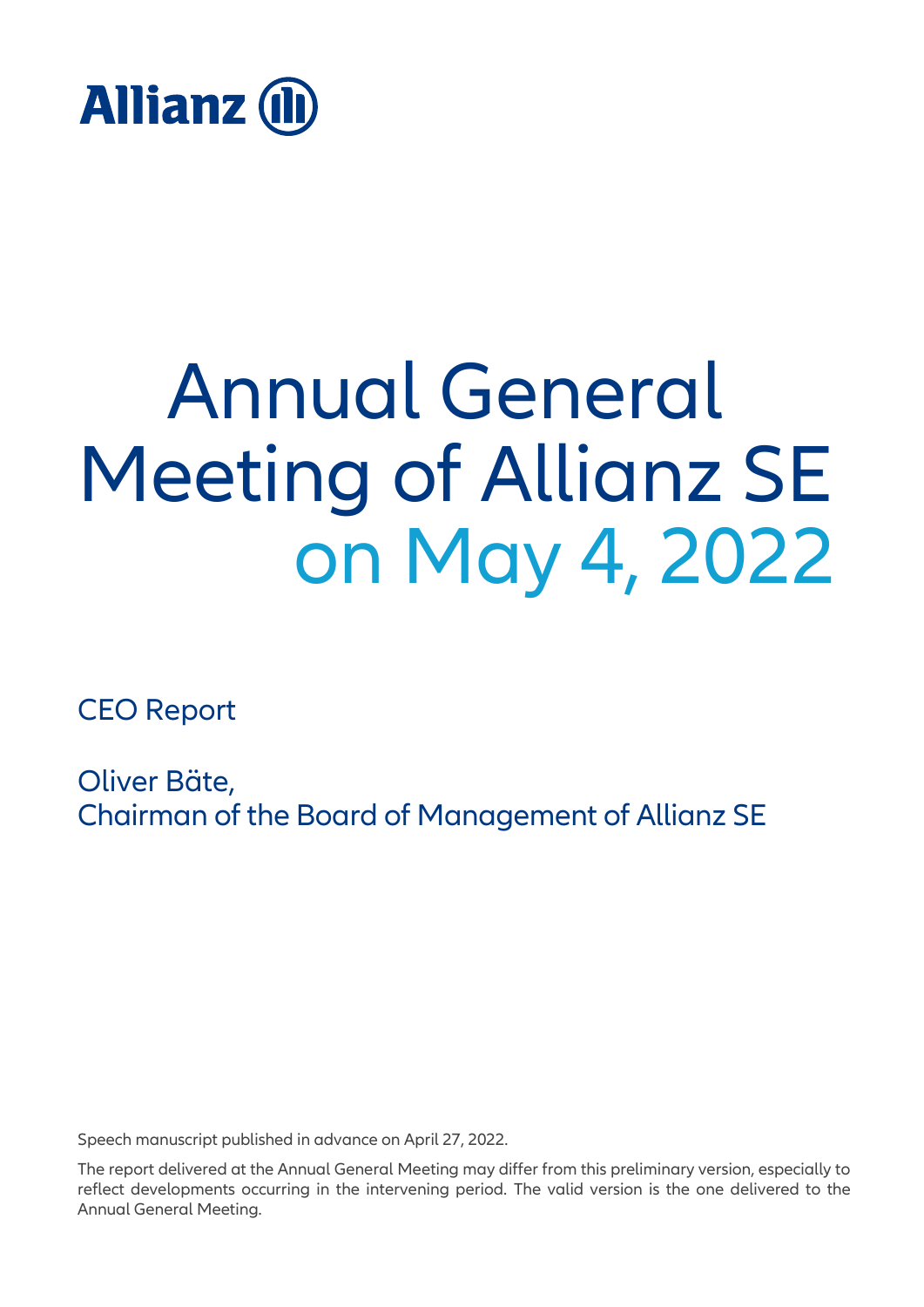

Thank you, Mr. Diekmann –

Good morning Ladies and Gentlemen, dear Shareholders and Employees,

allow me to extend a very warm welcome to Allianz's third virtual Annual General Meeting. Not only from myself, but also on behalf of our more than 155,000 Allianz colleagues worldwide. This online format continues to be improved. This year, we have enabled our investors to submit video messages. In addition, today participants will be able to submit follow-up questions.

In the past year, Allianz's performance was impressive. We posted the best operating result ever and can report on many positive aspects.

However, I would like to begin today by expressing how dismayed I am at the suffering caused by Russia's unprovoked attack on Ukraine. Cities and towns lie in ruins. People have lost their families. And their homes. What is happening before our eyes in Europe leaves me, and undoubtedly all of you, speechless.

What concerns us is not the economic impact on Allianz as a company. We have decided not to write any new business in Russia. Nor are we making any new investments, on our own behalf or on behalf of our insurance customers. We are winding down our activities in an orderly yet decisive manner.

We are a global organisation. We follow a clear set of values. We stand firmly by the side of our employees and all the people whose lives are being affected by these events.

It, therefore, remains a priority for us to help all those affected. And to provide them security. In Germany, for example, we pay any personal liability claims of Ukrainian refugees and their children, that our customers have taken in their homes. And as part of a joint initiative by the German Insurance Association (GDV) we cover motor vehicle liability claims caused by uninsured Ukrainian refugees up until May 31, 2022.

But for us this is not enough: We also want to support locally and alleviate misery. This is why, only four days after the initial attack, we made 12.5 million euros available for humanitarian aid. In addition, our employees have so far donated 1.1 million euros (as of April 26, 2022).

We can offer this help because in 2021 Allianz once again performed well. And that brings me on to our main topic for this meeting:

How did Allianz perform in the year under review?

As I mentioned at the beginning, we achieved the best operating result in the history of our company. Despite new hurdles that we encountered.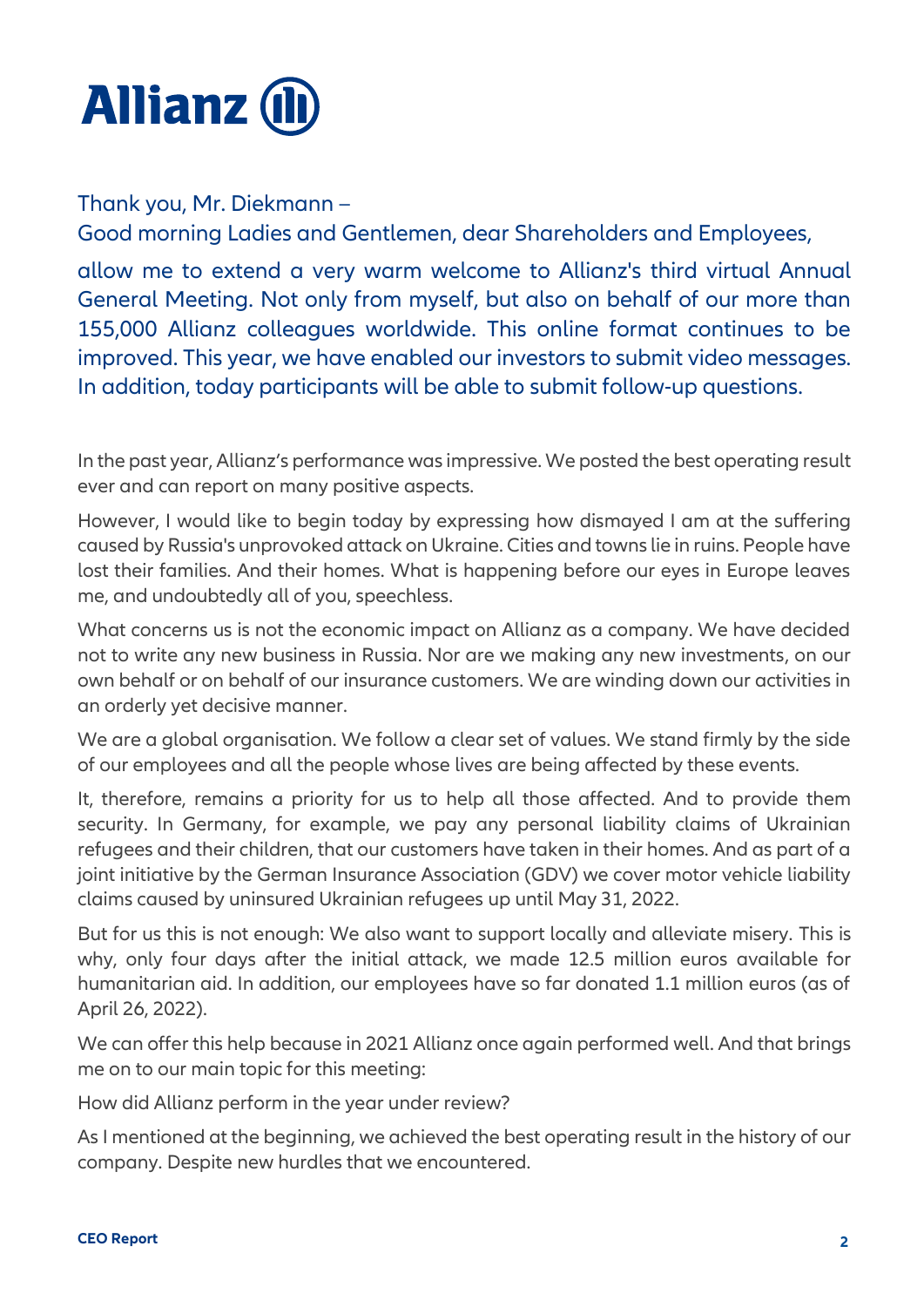

Let's take a look back together: When we last met, the second major wave of the pandemic was coming to an end. We slowly emerged from our homes again - out of the lockdown which in Germany lasted for six months:

- Widespread restrictions on social contact.
- Sparsely-filled offices.
- Closed shops.
- Disrupted supply chains.
- A ban on travelling to many countries all over the world.

During these difficult times, we still had to continue operating our business, being there for our customers, inspiring them via screens and over the phone by what Allianz stands for. We also had to take care of our employees - by offering services to help them deal with the mental strain. I am proud of how we coped during this period. We were able to be there for our customers during a difficult time - both personally and digitally.

The next shock came in early summer - terrible natural disasters. Floods right on our doorstep. Not only in Germany, but also in the Netherlands. And in Belgium.

People died. Many lost their homes and possessions. We activated all our resources. And we were among the first on the scene. We helped quickly and efficiently. Within a short time, we had settled more than 20,000 claims. We paid our customers a total of more than one billion euros.

But we were able to do more than that. We donated one million euros and supplied more than 2,000 dehumidifiers. We see this response as one already inherent in our brand name. Allianz stands for solidarity.

It was the moment of truth. Our customers could feel: I have a strong partner at my side. A partner who keeps its word. A partner who is there for me. Even when – literally - my worst nightmare becomes true.

During these events, the pandemic was almost forgotten for a brief period of time. However, it was not over, as we were to find out in the autumn. We wanted to do our part to return to a new normal. A normality with Covid. To help getting there, we supported vaccination campaigns worldwide. In Germany alone, we vaccinated more than 23,000 employees and their families. A tremendous effort by our company doctors and medical staff.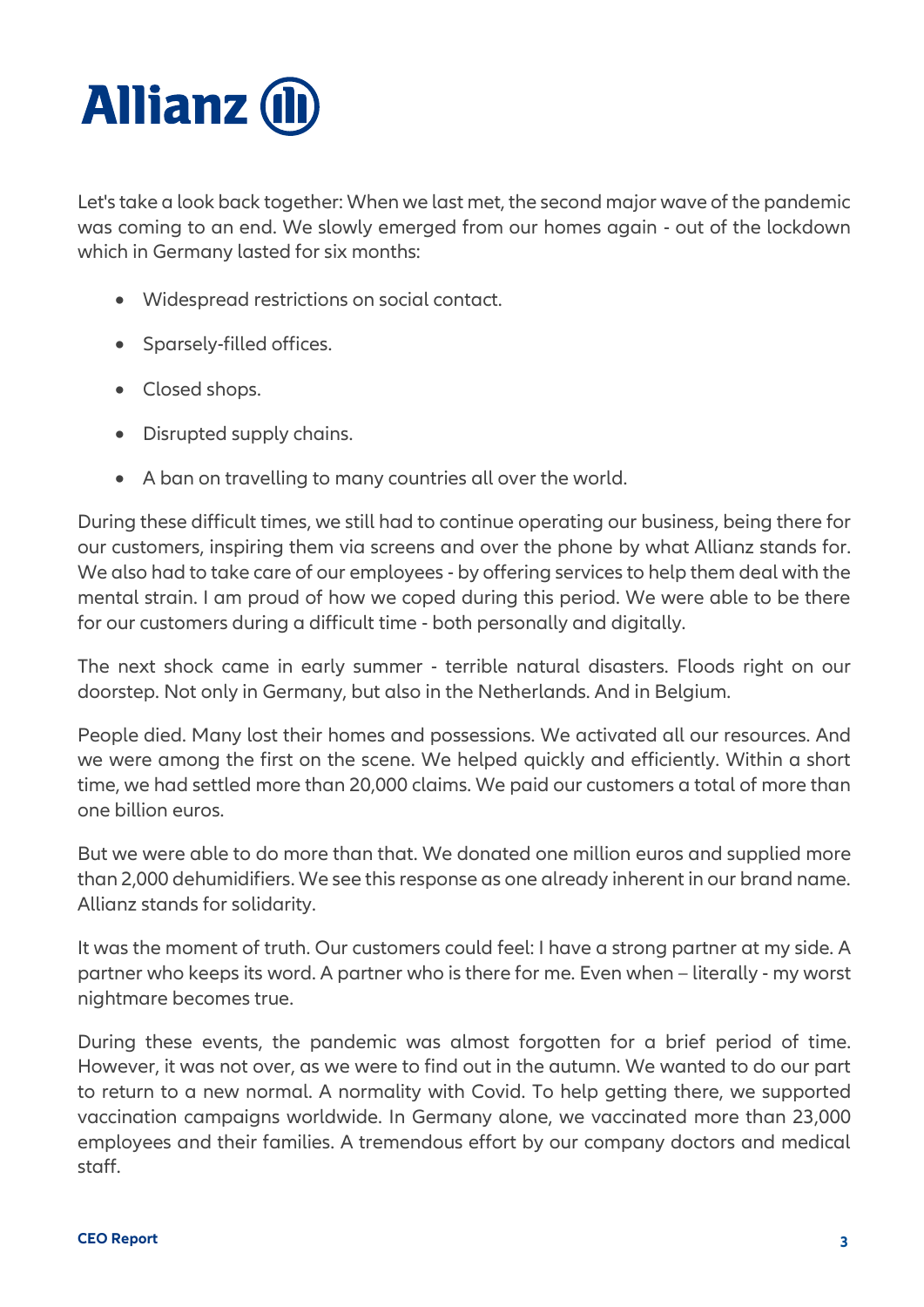

The year 2021 demanded a lot from us all. We faced the challenges. We were there for our customers. We took the hurdles.

Motivated employees are essential for this. Those willing to go the extra mile. My colleagues did a superb job in what was a difficult second year of the pandemic. They worked very hard for our customers. They did so with passion and compassion.

I think I can speak on your behalf, too, when I say: thank you very much to this wonderfully committed global Allianz team! It is a pleasure to work together with such colleagues for our customers.

#### **Dear Shareholders,**

2021 showed that "simplicity wins" is the right approach. You are no doubt still familiar with this phrase. "Simplicity wins" was the name we gave our strategy from 2019 to 2021.

In the next 30 minutes, I would like to report on our progress and address four points:

- 1. What did we accomplish in 2021?
- 2. Where do we stand in the proceedings relating to the Structured Alpha funds?
- 3. What financial results did we achieve in 2021?
- 4. What is our strategy for the future?

#### **What did we accomplish in 2021?**

First, I want to talk about how we are continuously developing and simplifying our business. About how we are deploying our capital efficiently and growing profitably. And about how we are working for greater sustainability, especially in terms of climate protection and social issues.

The Allianz customer model is the core of our strategy. **It is the central lever for the further development of Allianz**. Never losing sight of our customers, we are becoming ever more efficient. And we are increasing our productivity.

Let me briefly tell you about the idea behind our model:

We have thousands of products worldwide. These were all structured differently. They belonged to different generations of tariffs. They ran on different systems. All of this created a great deal of complexity within our IT environment. We made it our mission to change all that.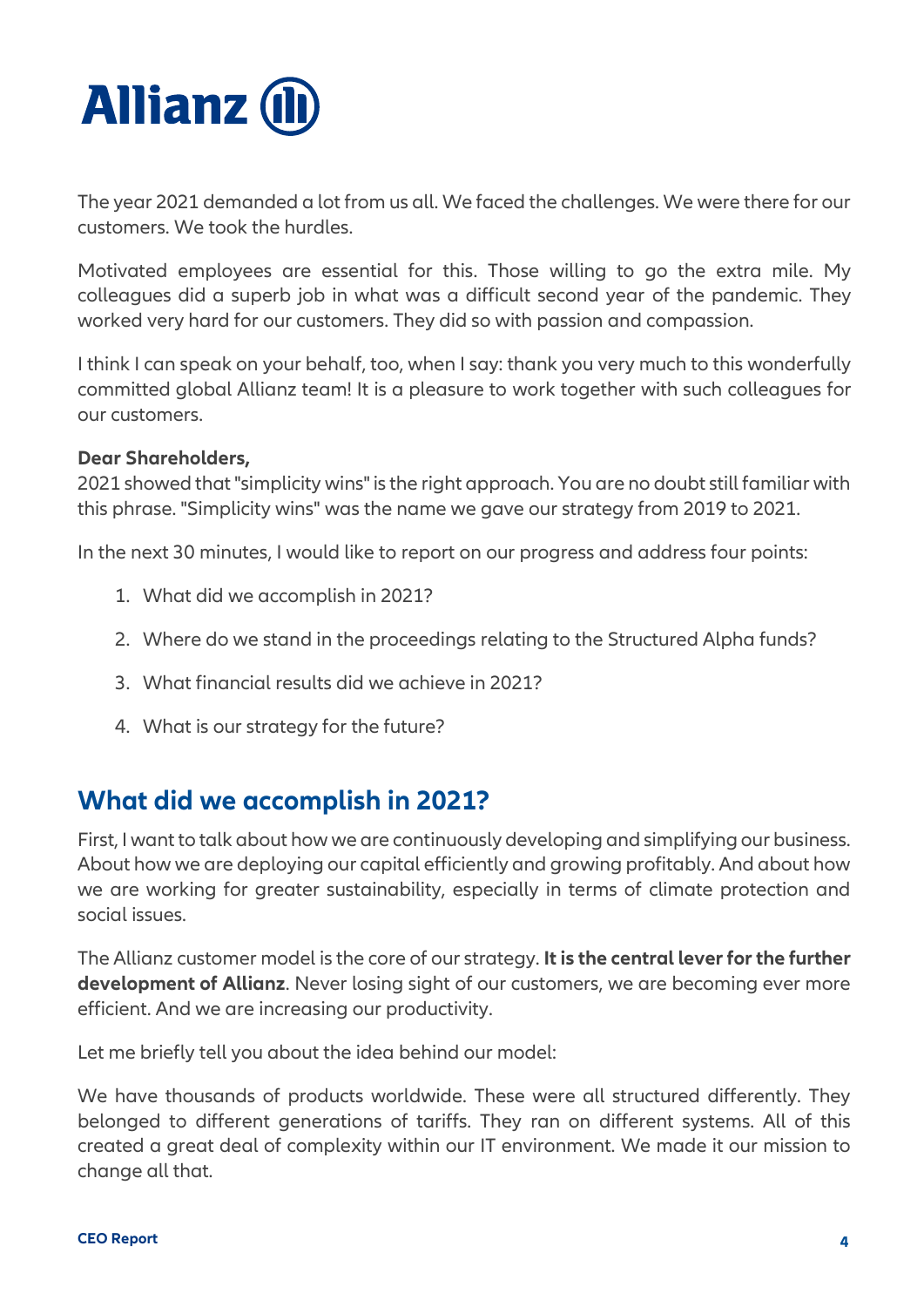

To this end, we introduced a manageable number of so-called "master products" and "master processes". Step by step. One at a time. They are digital. They can be understood intuitively. They are products that are truly in demand. And processes that provide simple and uncomplicated handling. From initiating an insurance contract to processing a claim.

These products and processes can be continuously updated. They can be adapted to process large quantities. And they can be deployed anywhere in the world.

Today, I can proudly say that the Allianz Customer Model has become part of our DNA: it covers more than 99 percent of premiums in our Property & Casualty (P&C) business for retail customers and small businesses. And by the end of the current year, we will be making noticeable progress, especially in our P&C business for large corporate customers, in reinsurance, and in life and health insurance.

The basis for this development is a very precise understanding of our work processes. In customer services and in IT. Not just in the theory. But also in real time.

To achieve this, we trace the customer journey. We identify outliers that deviated from the ideal route. From the customer's point of view, of course. To name just one achievement: our customers in Germany and in Central and Eastern Europe can now view the current processing status of a claim on our central IT platform – online, around the clock, at any time.

Last but not least, we were able to identify touch points that can be automated or avoided. This helps us improve our productivity.

Our customers reward us for these efforts with their loyalty. Our benchmark for customer satisfaction is the internationally standardised system *Net Promoter Score™*, or *NPS™* for short. It shows how likely customers are to recommend Allianz. Over the last five years, our NPS™ has improved considerably and continuously. The proportion of Allianz businesses with a better score than the NPS<sup>™</sup> average of their domestic market has jumped to 84 percent. This is a record figure.

These successes are also reflected in the perception of our brand. Once again, Interbrand rated us as the most valued insurance brand worldwide. Now Brand Finance also ranked us the top insurance brand with a global reach.

In the future, we must work towards becoming market leaders in customer loyalty in every area of our business. We want to systematically leverage the resulting economic benefits. Being the market leader in customer satisfaction is the be-all and end-all of any sustainable business success, and, as members of Allianz, it is our top priority.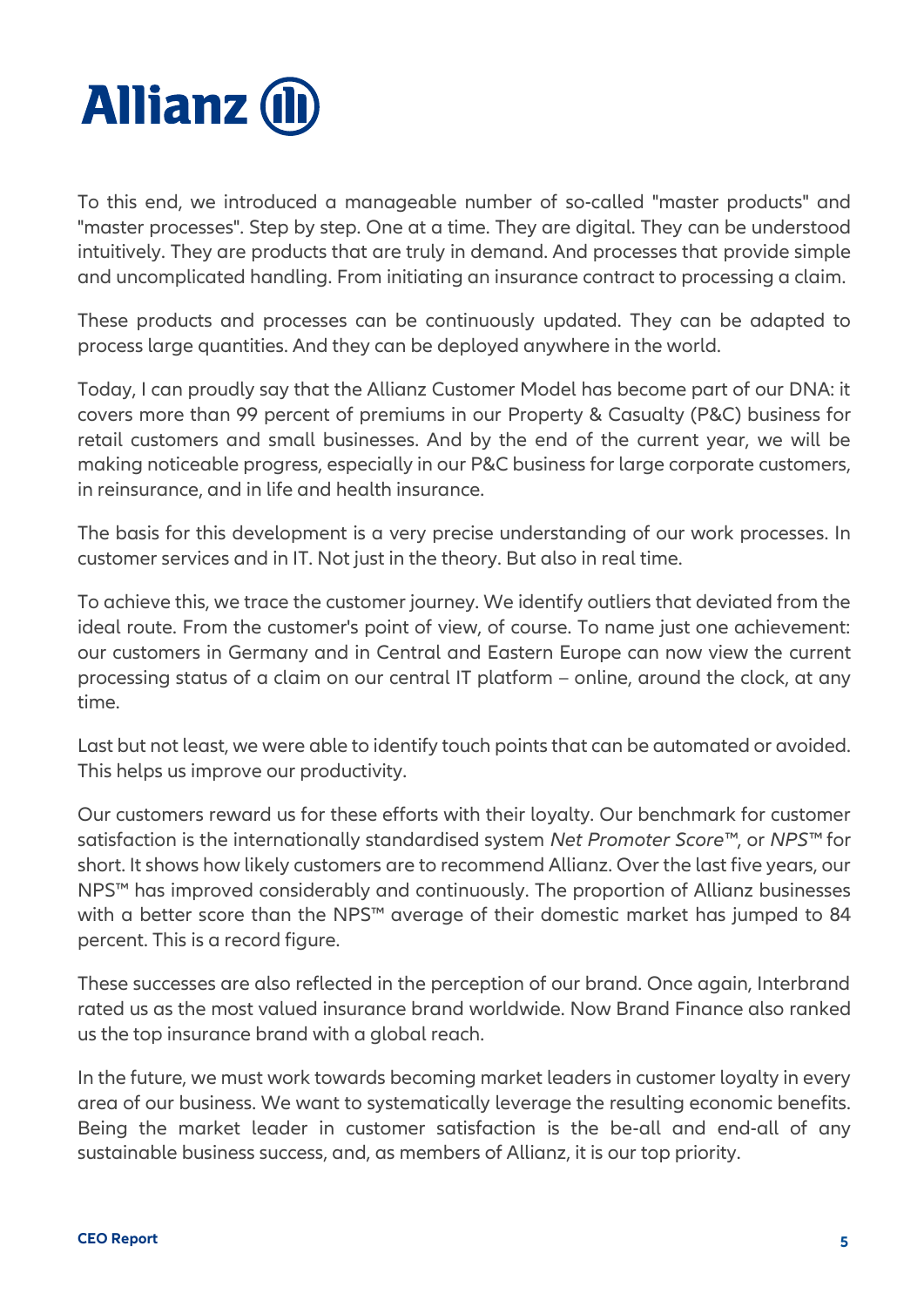

**Last year, we also worked on using our capital more profitably for you. We continued to grow profitably.** By realigning the existing business. And also by making acquisitions.

I would like to give you three examples:

- 1. In the USA, we externally reinsured annuities worth over 35 billion US dollar. We were able to unlock 3.6 billion euros in risk capital as a result. This increased Allianz Life USA's return on equity from 12 to 18 percent without any sacrifices by our customers. The interface to the customer and likewise the investment of their funds remains in our hands.
- 2. The acquisition of Aviva in Poland and Lithuania made us number 2 in Central and Eastern Europe. The acquisition of Aviva Italy consolidated our position as the market's number 3.
- 3. We also ensured that major entities are again contributing to profitable growth. Our industrial insurer, Allianz Global Corporate & Specialty*,* and Allianz Partners, a specialist in global assistance and insurance services, have achieved visible success through their hard work.

**And we have also made real progress in achieving our ESG goals.** "ESG" stands for "Environment, Social, Governance". So it's about environmental conservation and climate protection. Social issues such as diversity, inclusion and the fight against poverty. And ultimately, it's about the principles of good corporate governance.

It's about sustainability.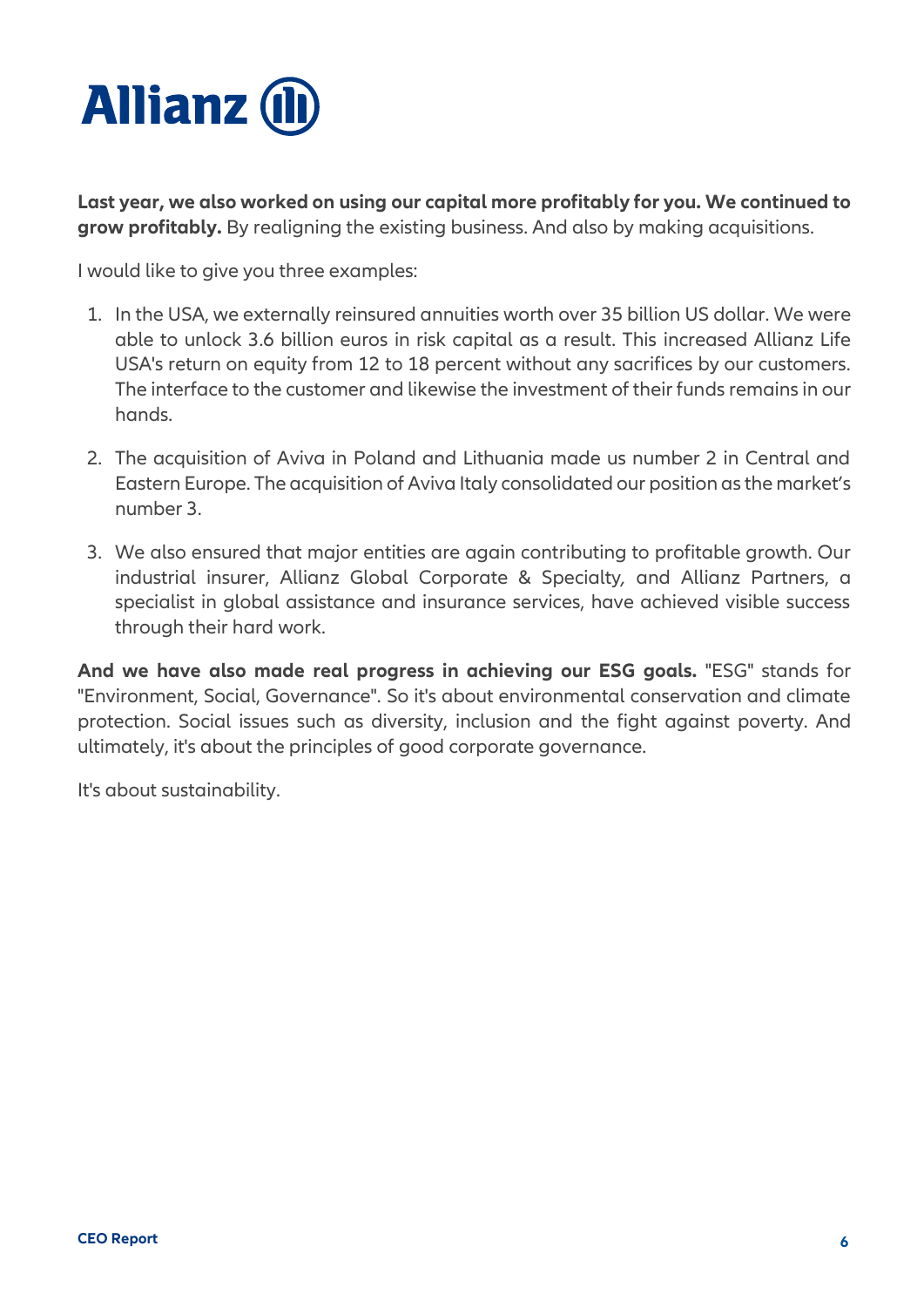

Two aspects are particularly important to me here:

1. We have to make our economy carbon neutral, because we are already feeling the consequences of climate change. We have to change course today in order to ensure a liveable environment for future generations. This is not just a task for politicians. It is a social responsibility. Not only in Germany, but worldwide. With reliable promises. With measurable results.

We are reducing our greenhouse gas emissions by 50 per cent by 2025 - measured against 2019 levels. By 2030, we want to be carbon neutral. Two key drivers in achieving this: We will only use green electricity throughout the Allianz Group from next year. In addition, we will continue to minimise the number of business trips also after the pandemic.

But more is needed: strong partners who secure the funding for the transformation of our economy. Partners who invest in green alternatives and guide companies on the road to carbon neutrality. Partners who measure the performance of their investments and products not just in terms of returns, but also according to CO2 emissions.

Last year I already told you about the Net-Zero Asset Owner Alliance. Or "AOA" for short. It was initiated by the United Nations. We are a founding member and my colleague on the Management Board Günther Thallinger currently has the chair.

So far, we have succeeded in recruiting more than 70 institutional investors such as pension funds and insurers around the world to join this mission. Collectively, we manage more than 10.4 trillion US dollar in assets. And we committed ourselves: We intend our own investment portfolios to be free of greenhouse gases by 2050. On the way to achieving this, we are setting binding interim targets. We are leading by example. We have already reduced the emissions of our portfolio by 25 per cent compared to 2019. However, this still includes pandemic-related effects. By 2024, the planned real figure is 25 per cent.

We have gained much respect in the political arena for this leadership. We had the opportunity to present our strategy at President Biden's Leader Summit on Climate.

2. Apart from our commitment to climate protection, we are driving initiatives to promote diversity and inclusion. Because diversity makes us stronger. It also makes us more creative and more productive.

The promotion of women is particularly close to my heart. I am pleased that we are already at the forefront here: Around 30 per cent of our operating profit is managed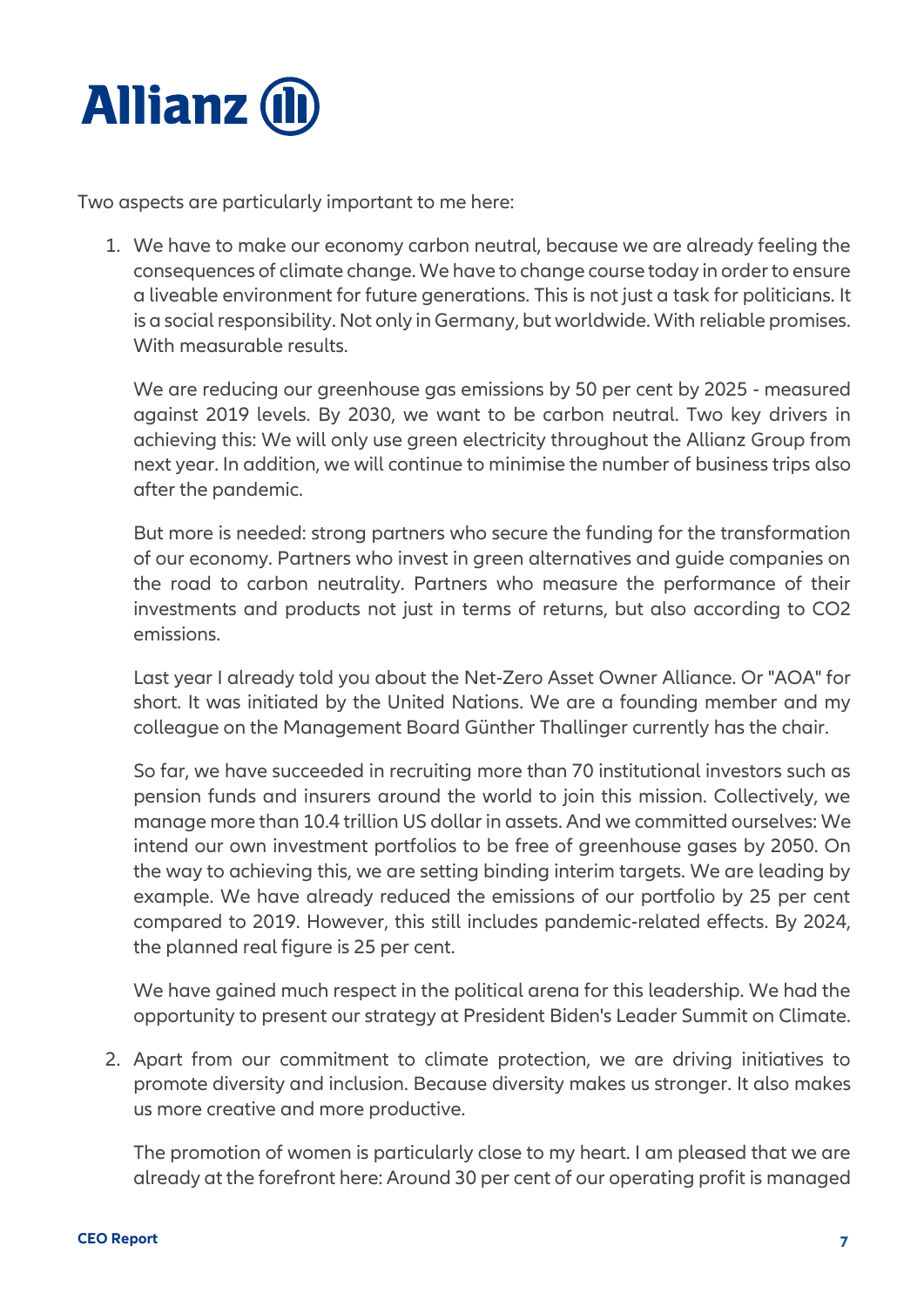

by female CEOs of our subsidiaries. On the Management Board of Allianz SE, I have the privilege of working closely with three female colleagues.

This is the sixth year in a row that we have been included in the Bloomberg Gender Equality Index and are also ranked fifth in the prestigious Refinitiv Diversity & Inclusion Index. We are the only German company to be ranked in the Top 20 and the only insurer in the global Top 100.

At Allianz, we promote a corporate culture where equal importance is accorded to the people and their performance. This is also reflected in our Inclusive Meritocracy Index, which remains at an all-time high of 78 percent. This clearly sets us apart from the market trend in 2021, which showed a significant decline.

Our commitment means that we are making a real contribution - for the climate and for our employees. We will continue on this path. With all our strength. For your Allianz, and for us as a society.

## **Where do we stand in the proceedings relating to the Structured Alpha funds?**

Of course, I cannot talk about the 2021 financial year without also addressing the subject of Structured Alpha.

In my letter to shareholders and in our annual report, we have dealt with the proceedings in the United States in connection with the Structured Alpha funds of Allianz Global Investors U.S. The Structured Alpha funds faced dramatic losses in value in light of the market turbulences caused by Covid-19 and largely had to be closed. Investors had sued Allianz Global Investors U.S. for damages of several billion dollars, and the U.S. Department of Justice and the U.S. Securities and Exchange Commission, the securities regulator in the United States, initiated investigations and proceedings. We deeply regret the losses incurred and take the matter and the related proceedings very seriously.

Unfortunately, our very good result last year was significantly affected by these proceedings. As reported, we have made a provision of 3.7 billion euros for 2021 in view of pending settlements with some investors and in view of the ongoing discussions with the U.S. authorities. This reduced net income by 2.8 billion euros in the last financial year. We had pointed out that the precise overall financial impact of the Structured Alpha matter could not be reliably measured at the time the 2021 annual financial statements were prepared and that, in our view, additional burdens should be expected before the proceedings with plaintiffs and authorities are completed.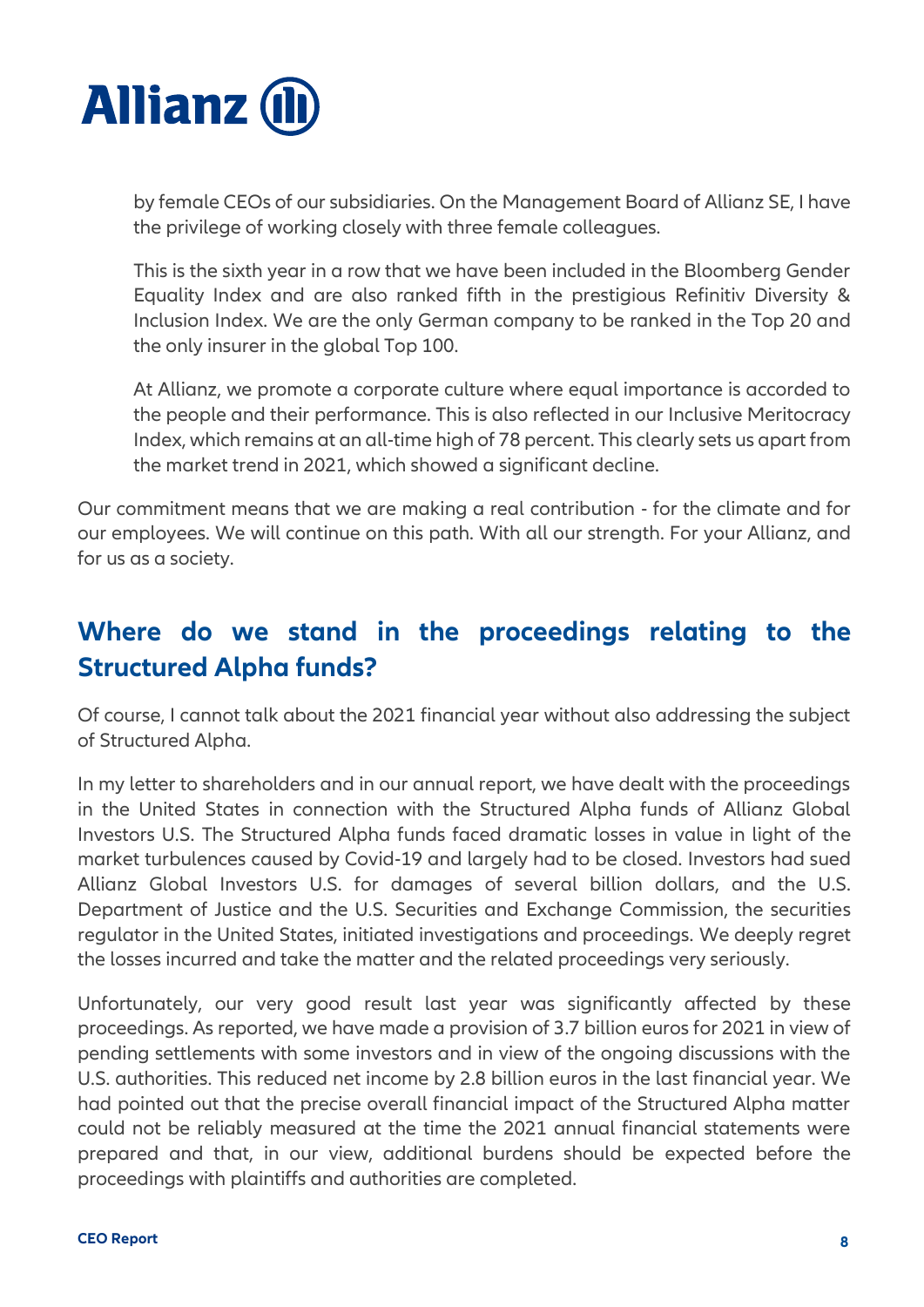

Of course, with external support we are in the process of examining and working through how the losses came about and what possible lessons learned can be taken for us as an organization. However, we cannot make any final statements on this yet. The proceedings with the U.S. authorities and the efforts for comparative compensation of the remaining civil plaintiffs have not yet been completed.

I know that you, dear shareholders, still have many questions. In light of the fact that the proceedings have not yet been completed, I ask for your understanding that we will not be able to provide you with any further information at today's Annual General Meeting.

## **What financial results did we achieve in 2021?**

So much on our key areas of work in 2021. **But what did we achieve during the year under review?**

We generated total revenues of 149 billion euros. This is an increase of almost 6 percent. We improved our operating profit by 25 percent to 13.4 billion euros. All three business segments contributed to this success.

The Property/Casualty segment yielded solid revenues of 62.3 billion euros and an operating profit of 5.7 billion euros. Although we had to absorb considerable losses from natural disasters, we managed to improve our combined ratio by 2.5 percentage points to 93.8 percent.

In the Life/Health segment, our operating profit improved by 15 percent to 5 billion euros. The new business value grew significantly by 45 percent to 2.5 billion euros. This shows that we have been hugely successful in generating returns for customers and for shareholders. This has enabled us to free ourselves from the negative effects of the ultra-low interest rate policy in the Euro zone.

In the Asset Management segment, we achieved an operating profit of 3.5 billion euros and improved our cost/income ratio by 2.7 percentage points to 58.4 percent. Even better: the segment achieved a new all-time high with assets under management amounting to 2.6 trillion euros at year-end 2021. We also enjoyed strong third-party net cash inflows of 110.1 billion euros. They came from every region, and flowed into every asset class.

The net income for shareholders totalled 6.6 billion euros. Earnings per share amounted to 15.96 euro. We are proposing to increase the dividend per share for the year under review to 10.80 euro. This represents a year-on-year increase of 12.5 percent.

At this point, I would also like to mention our new dividend strategy. Not only do we deliver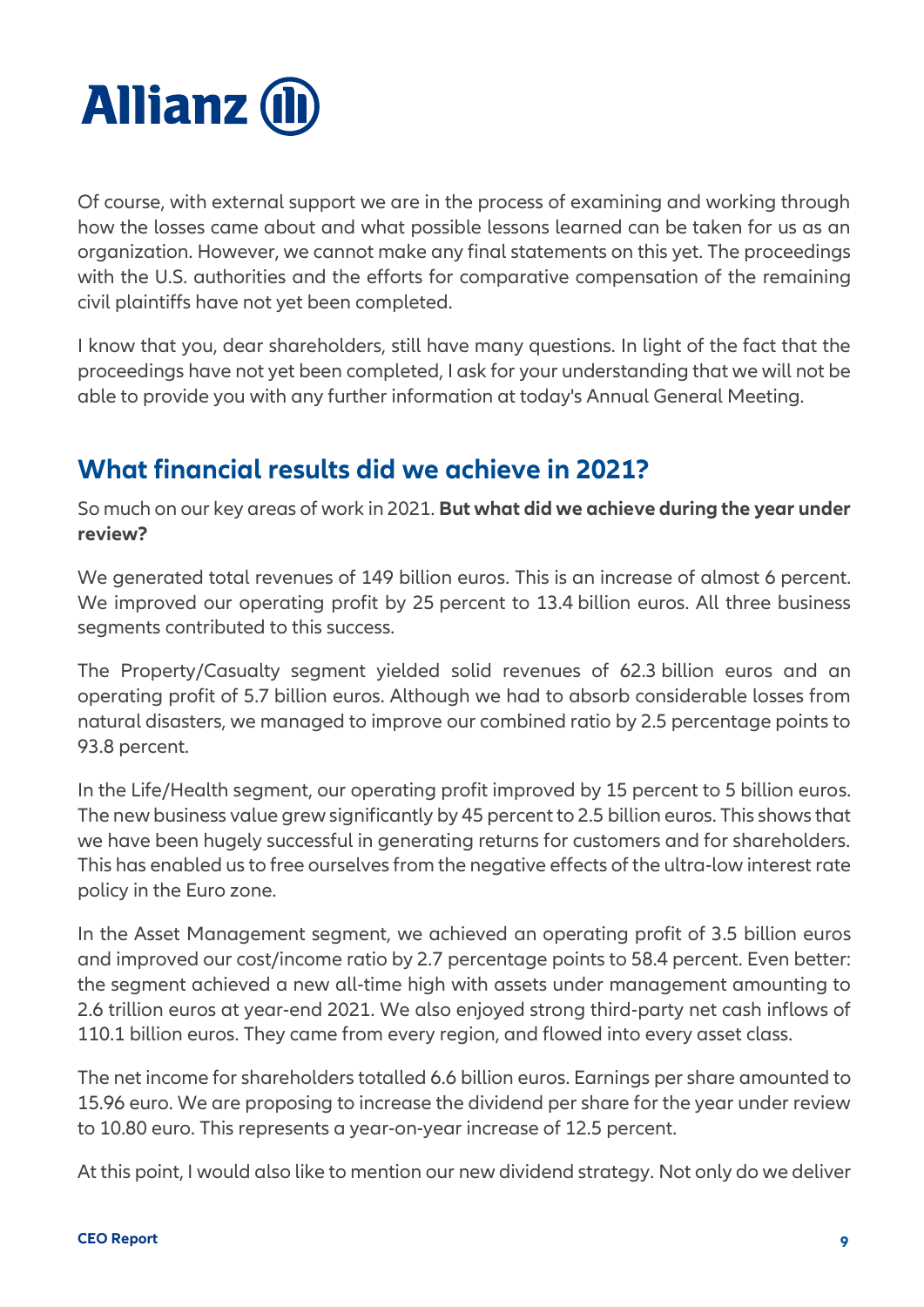

a stable dividend to you as investors. We also strive for an annual increase in the dividend per share of at least 5 percent.

Because our business is robust. It is resilient. And it will remain so. The Management Board and our colleagues around the world are working on this non-stop.

#### **What is our strategy for the future?**

The fiscal year 2021 is history now. And it's time to look ahead. What's next?

In a nutshell: We will take the insights and successes of "Simplicity wins" to a new level. Our next strategic cycle is therefore called "Simplicity at scale".

This strategic cycle spans the years 2022 to 2024. It follows on seamlessly from the strategy of the last three years, but goes a step further in key areas. We have identified three key levers here:

- First: **Growth**, organic growth or growth from selective acquisitions.
- Second: **Improved margins**. In other words, the profit margin of our products.
- And thirdly: by using our **capital even more effectively, with a focus on return**.

What do we want to do in the next three years to advance "Simplicity at scale"?

- 1. We will bring Life/Health and Asset Management closer together. We will serve our customers' needs even better in relation to their personal coverage and pension provision. At the same time, we will gradually push forward the transition to a capital-efficient business model. In doing so, we will leverage our strengths in the Asset Management segment more effectively.
- 2. We are reinforcing our leading position in Property/Casualty. Productivity will be increased consistently. This will enable us to beat the best competitors in each of our markets. In the motor insurance sector and our other non-life lines.
- 3. We'll accelerate our growth. Particularly by scaling existing platforms and building new ones for our customers.
- 4. We will verticalize our business model and integrate upstream and downstream parts of our value chain even more closely. This will help us to profit globally from our economies of scale and our capabilities.
- 5. We are increasing the productivity of our capital and further reinforcing our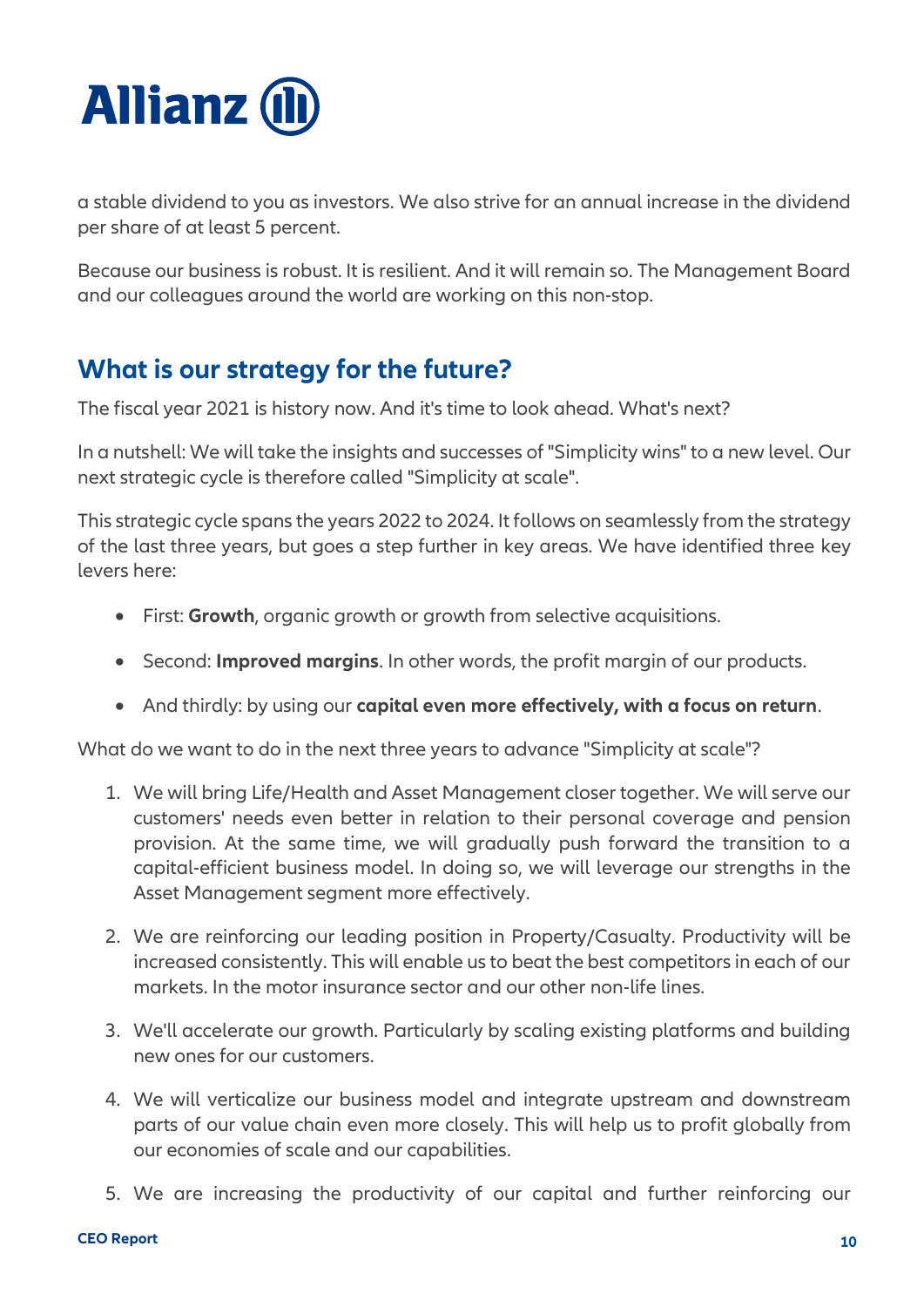

resilience by improving our risk-reward profile and reducing extreme risks. We will also continue to develop our talents and diversity within our company.

These initiatives will sustainably increase our Group value in the coming years.

We are planning a lot for the next three years. I am confident that we will continue to build on our success. With a strong team behind us. With all of you at our side.

Stay healthy!